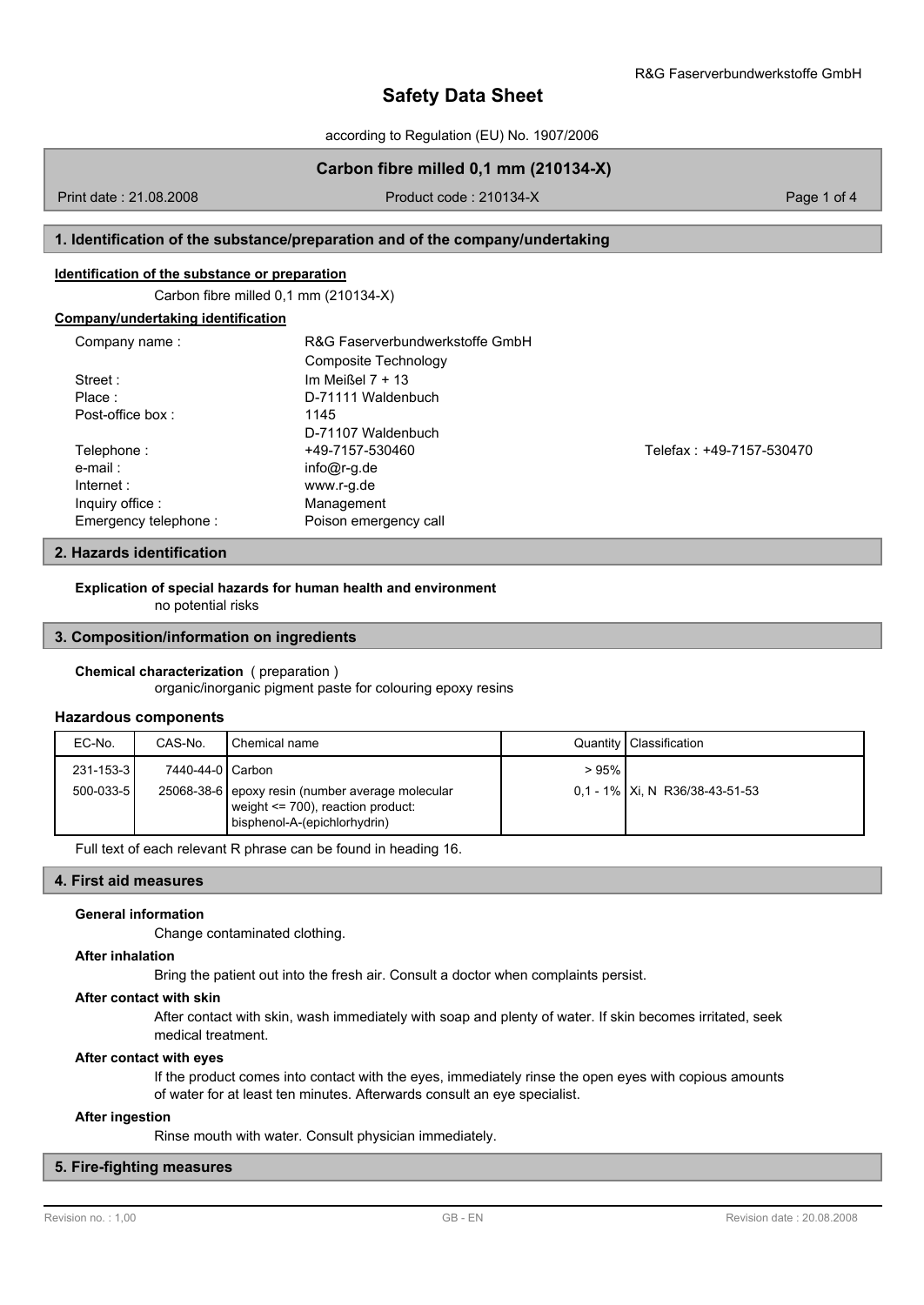# **Safety Data Sheet**

according to Regulation (EU) No. 1907/2006

### **Carbon fibre milled 0,1 mm (210134-X)**

Print date : 21.08.2008 Product code : 210134-X Product code : 210134-X Page 2 of 4

### **Suitable extinguishing media**

Water spray. Foam. Extinguishing powder. Carbon dioxide (CO2).

## **Extinguishing media which must not be used for safety reasons**

High power water jet.

### **Special exposure hazards arising from substance or preparation itself, combustion products, resulting gases**

The thermal decomposition of the substance can give rise to compounds of unknown formulation. Carbon monoxide. hydrocarbons.

### **Special protective equipment for fire-fighters**

Wear breathing apparatus without recirculating air and suitable protective clothing.

#### **Additional information**

Fire residue and contaminated firefighting water must be disposed of in accordance with government regulations.

### **6. Accidental release measures**

### **Methods for cleaning up/taking up**

Absorb with sand, soil, or another absorbent substance. Collect in suitable receptacles. Wash off containated area with water.

## **7. Handling and storage**

#### **Handling**

### **Advice on safe handling**

adherence to the general industrial rules and regulations and hygiene provisions for the prevention of risks

### **Advice on protection against fire and explosion**

Keep away from ignition sources and naked flames. Dust explosive.

## **Storage**

### **Requirements for storage rooms and vessels**

Store in a dry place free of frost. Do not subject to excessive heat. Storage temperature: < 50°C Relative room humidity: < 85%

## **8. Exposure controls/personal protection**

## **Exposure limit values**

#### **Exposure limits (EH40)**

| CAS-No. | Chemical name                  | ml/m <sup>3</sup> | mq/m <sup>3</sup> | F/ml | Category      | Origin |
|---------|--------------------------------|-------------------|-------------------|------|---------------|--------|
|         | 7440-44-0 Graphite, respirable |                   |                   |      | TWA (8 h)     | WEL    |
|         |                                |                   |                   |      | STEL (15 min) | WEL    |

#### **Additional advice on control parameters**

unknown

## **Exposure controls**

**Protective and hygiene measures**

Wear protective clothing.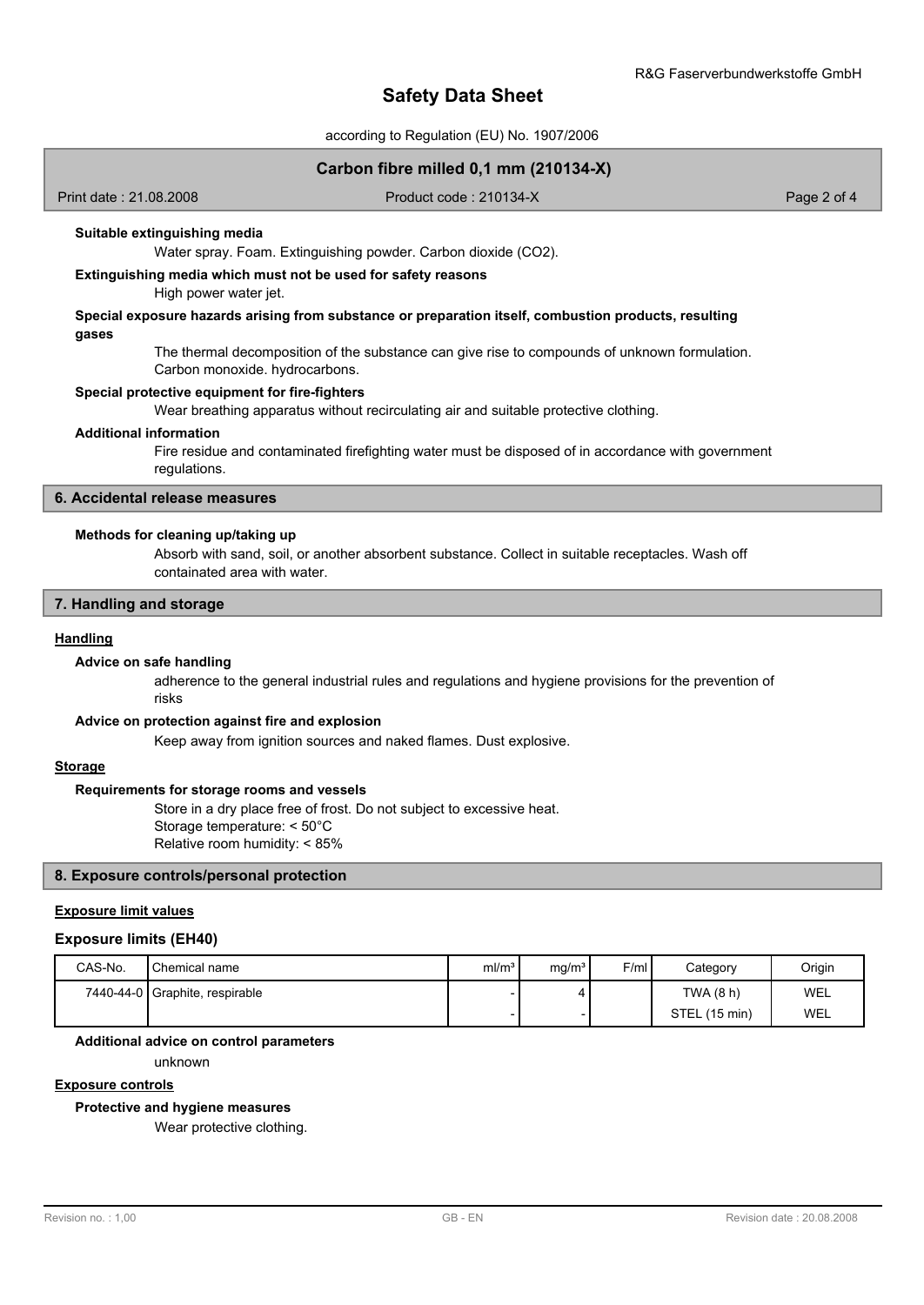Test method

# **Safety Data Sheet**

according to Regulation (EU) No. 1907/2006

## **Carbon fibre milled 0,1 mm (210134-X)**

Print date : 21.08.2008 Product code : 210134-X Product code : 210134-X Page 3 of 4

## **9. Physical and chemical properties**

### **General information**

black Physical state : solid Colour : Odour : contract of the odourless

### **Important health, safety and environmental information**

| Changes in the physical state |                    |
|-------------------------------|--------------------|
| Melting point:                | 3.500 $^{\circ}$ C |
| Flash point :                 | $>$ 100 °C.        |
| Density (at 20 $°C$ ) :       | 1,7 - 2,0 $q/cm3$  |
| Water solubility:             | insoluble          |

### **10. Stability and reactivity**

### **Conditions to avoid**

reaction with strong oxidising agents Danger of dust explosion.

### **Materials to avoid**

unknown

## **Hazardous decomposition products**

The thermal decomposition of the substance can give rise to compounds of unknown formulation.

### **11. Toxicological information**

### **Corrosive and irritant effects**

Fiber abrasion can cause mechanical skin irritation.

## **12. Ecological information**

### **Ecotoxicity**

unknown

## **Further information**

Do not empty into drains.

### **13. Disposal considerations**

#### **Advice on disposal**

Remove according to the regulations.

#### **Waste disposal number of waste from residues/unused products**

160306 WASTES NOT OTHERWISE SPECIFIED IN THE LIST; off-specification batches and unused products; organic wastes other than those mentioned in 16 03 05

| 14. Transport information                  |                                                                      |
|--------------------------------------------|----------------------------------------------------------------------|
| Land transport (ADR/RID)<br>ADR/RID class: | Not a hazardous material with respect to transportation regulations. |
| Inland waterways transport<br>ADNR class:  | Not a hazardous material with respect to transportation regulations. |
| <b>Marine transport</b><br>IMDGcode:       | Not a hazardous material with respect to transportation regulations. |
| Air transport                              |                                                                      |